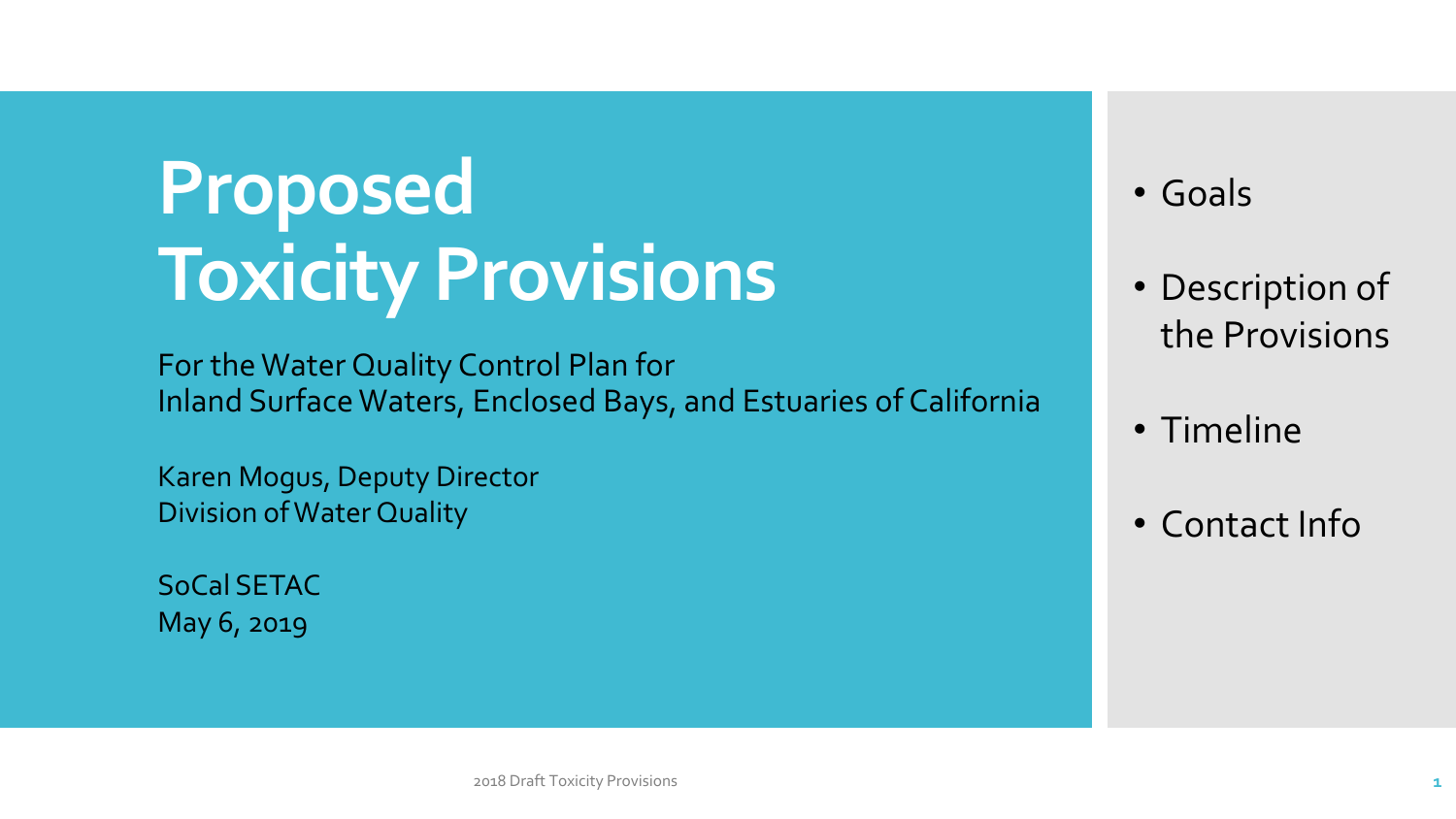Goals

- 1. Adopt consistent, statewide numeric water quality objectives for acute and chronic toxicity
- 2. Adopt a program of implementation
- 3. Create a consistent, yet flexible framework for monitoring toxicity and laboratory analysis
- 4. Incorporate a statewide statistical approach to analyze test results that will provide a transparent determination of toxicity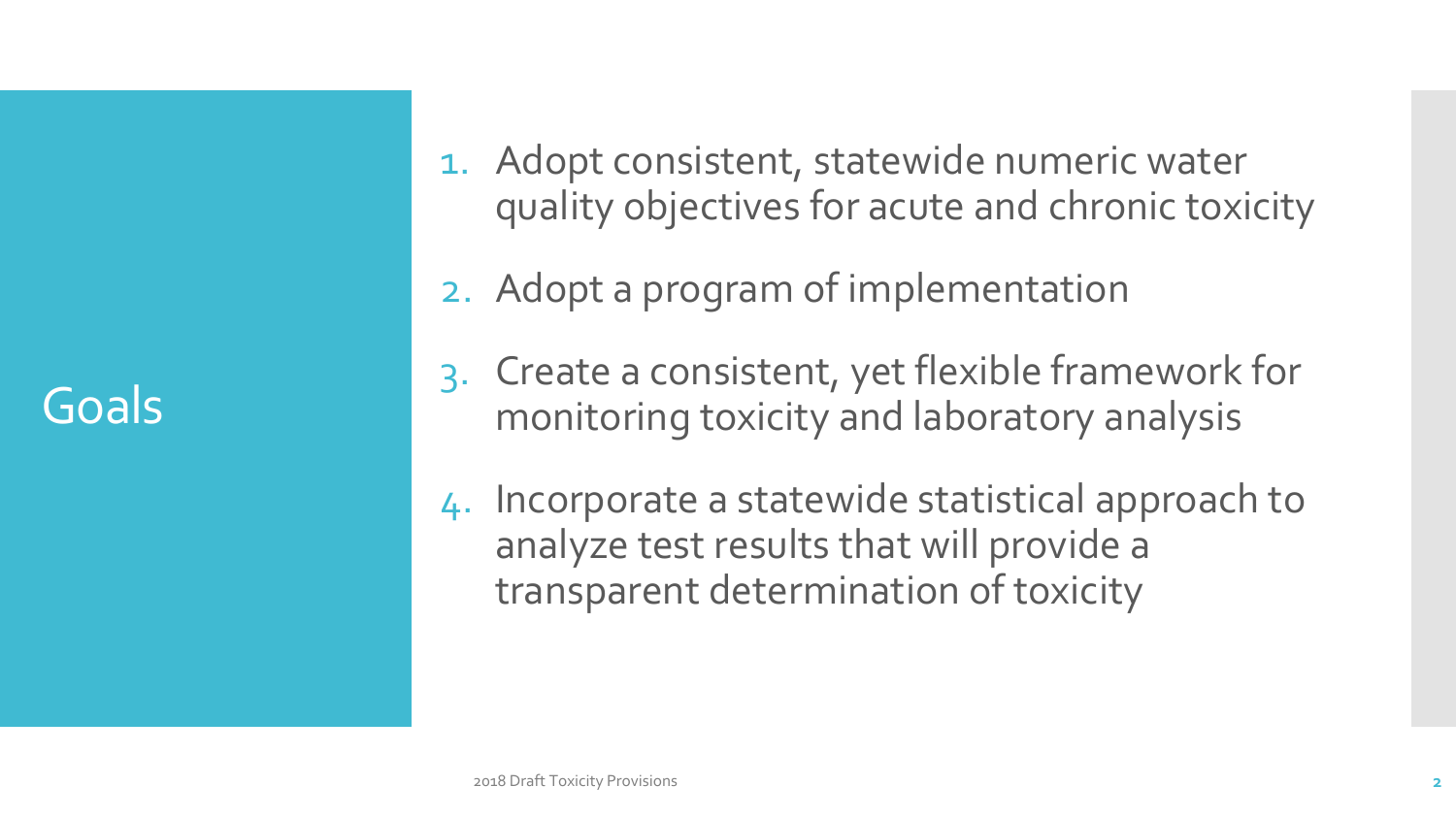**Toxicity Provisions** 

- Apply to inland surface waters, enclosed bays, and estuaries and coastal lagoons for the protection of aquatic life beneficial uses
- Establish:
	- Numeric water quality aquatic toxicity objectives
	- Program of implementation
- Supersede section 4 of the State Implementation Policy
- Supersede portions of Basin Plans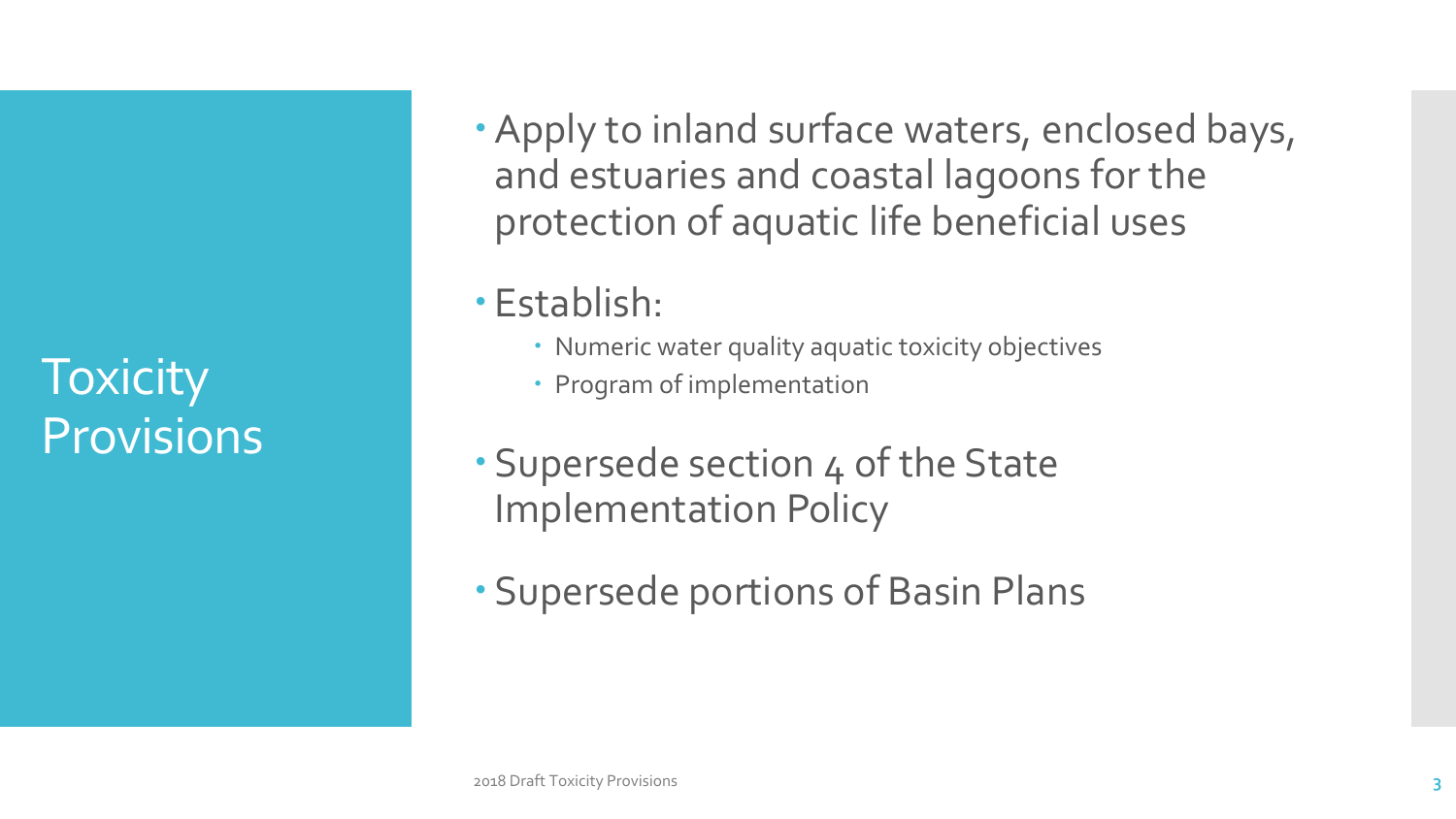Numeric Water Quality Objectives for Aquatic **Toxicity** 

### **Numeric Chronic Aquatic Toxicity Objective**

*Null Hypothesis (Ho):* 

*Mean Response (ambient receiving water) ≤ 0.75 x Mean Response (control)*

### **Numeric Acute Aquatic Toxicity Objective**

*Null Hypothesis (Ho):* 

*Mean Response (ambient receiving water) ≤ 0.80 x Mean Response (control)*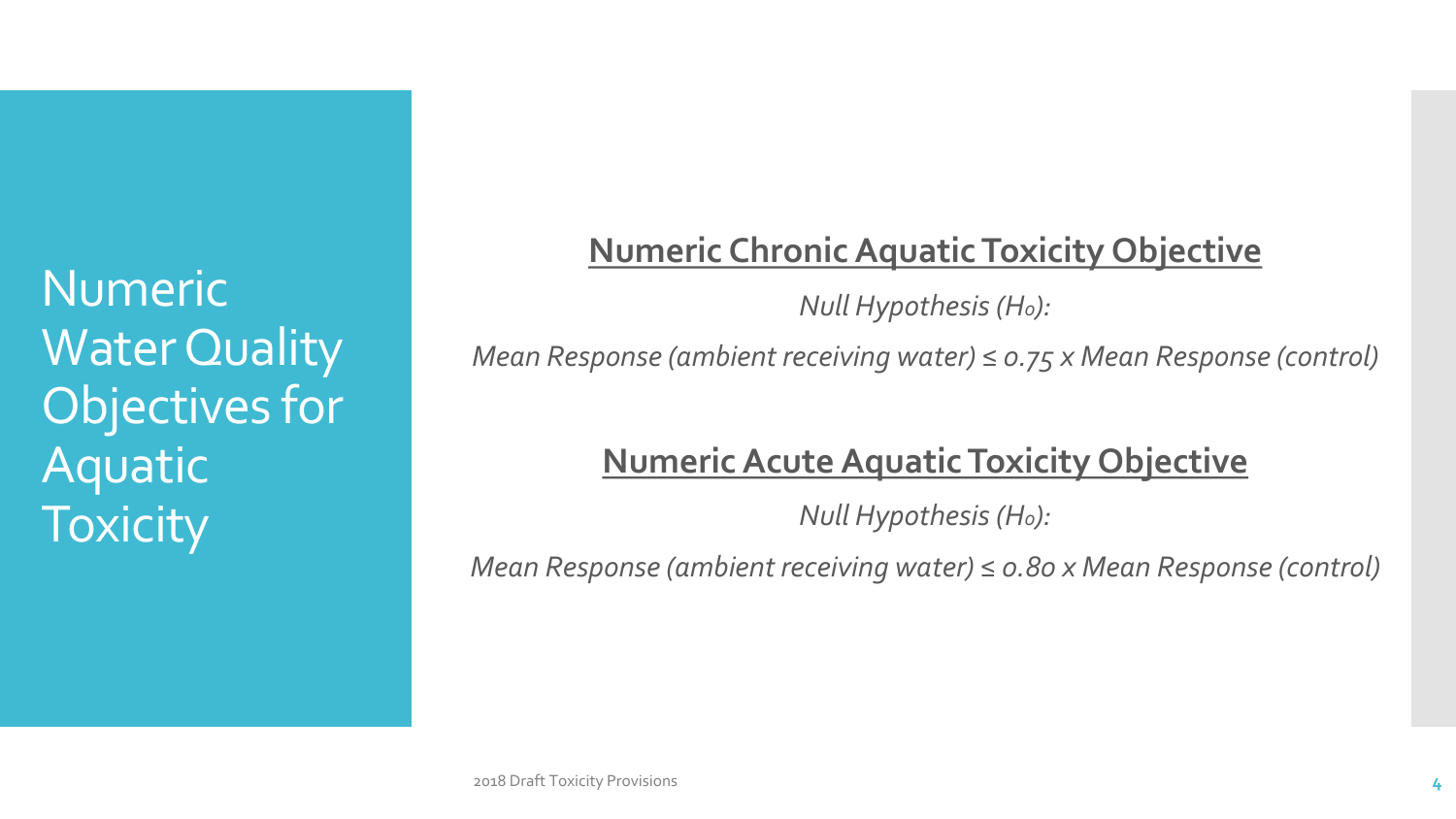Aquatic Toxicity Test Methods

- Toxicity tests shall be conducted using one or more test species in Table 1 of the Toxicity Provisions
- Methods shall follow EPA method manuals



Fathead Minnow





Green Algae (*Selenastrum*)

Water flea (*Ceriodaphnia*)

2018 Draft Toxicity Provisions **5**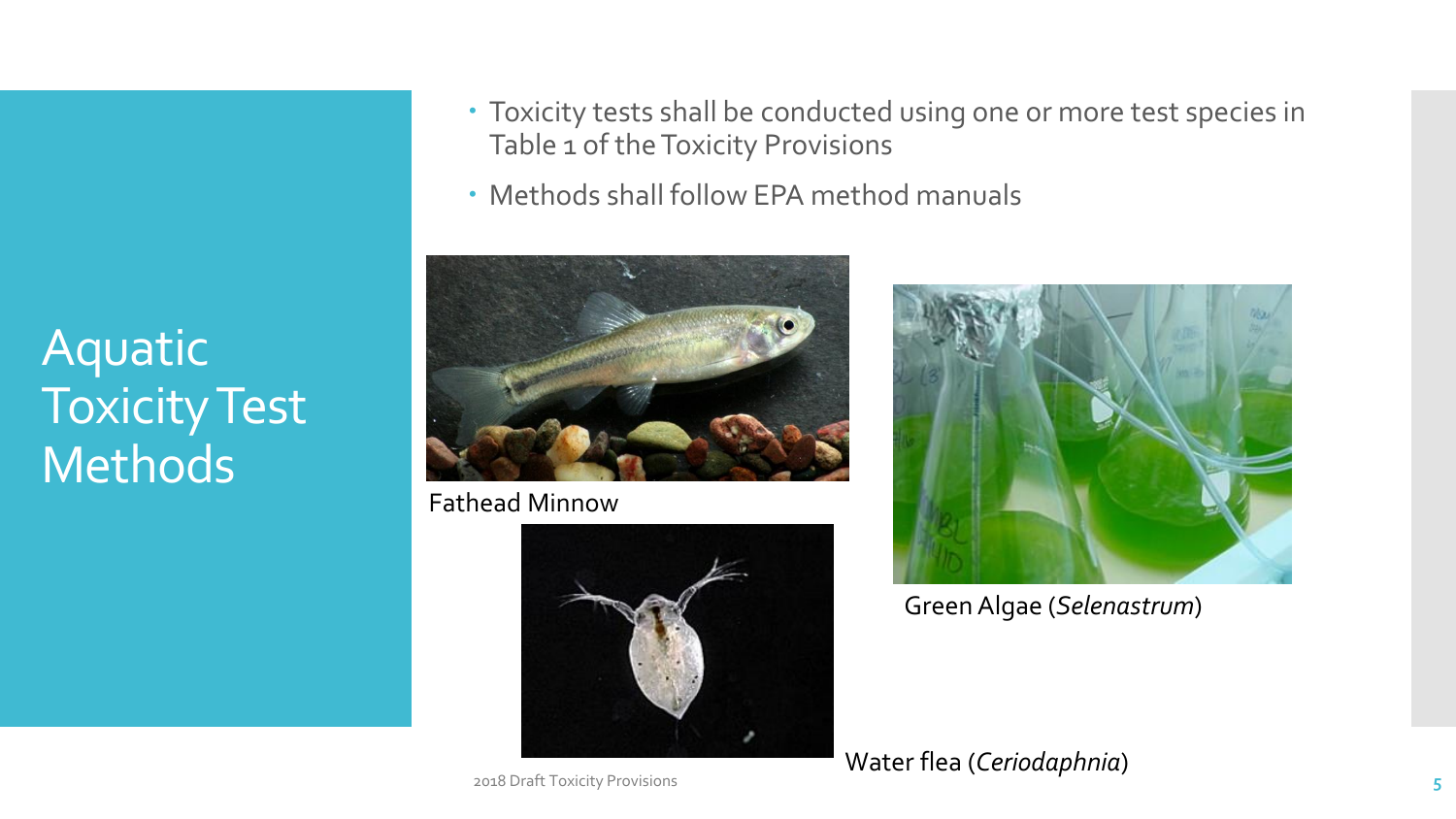Test of **Significant Toxicity** 

A statistical hypothesis test

- Data analysis approach, not a change to test methods
- Tests the hypothesis:
	- Does the test sample and the control differ by a biologically significant amount?
- Incorporates the regulatory management decision
- Produces a clear pass/fail result
- Provides greater confidence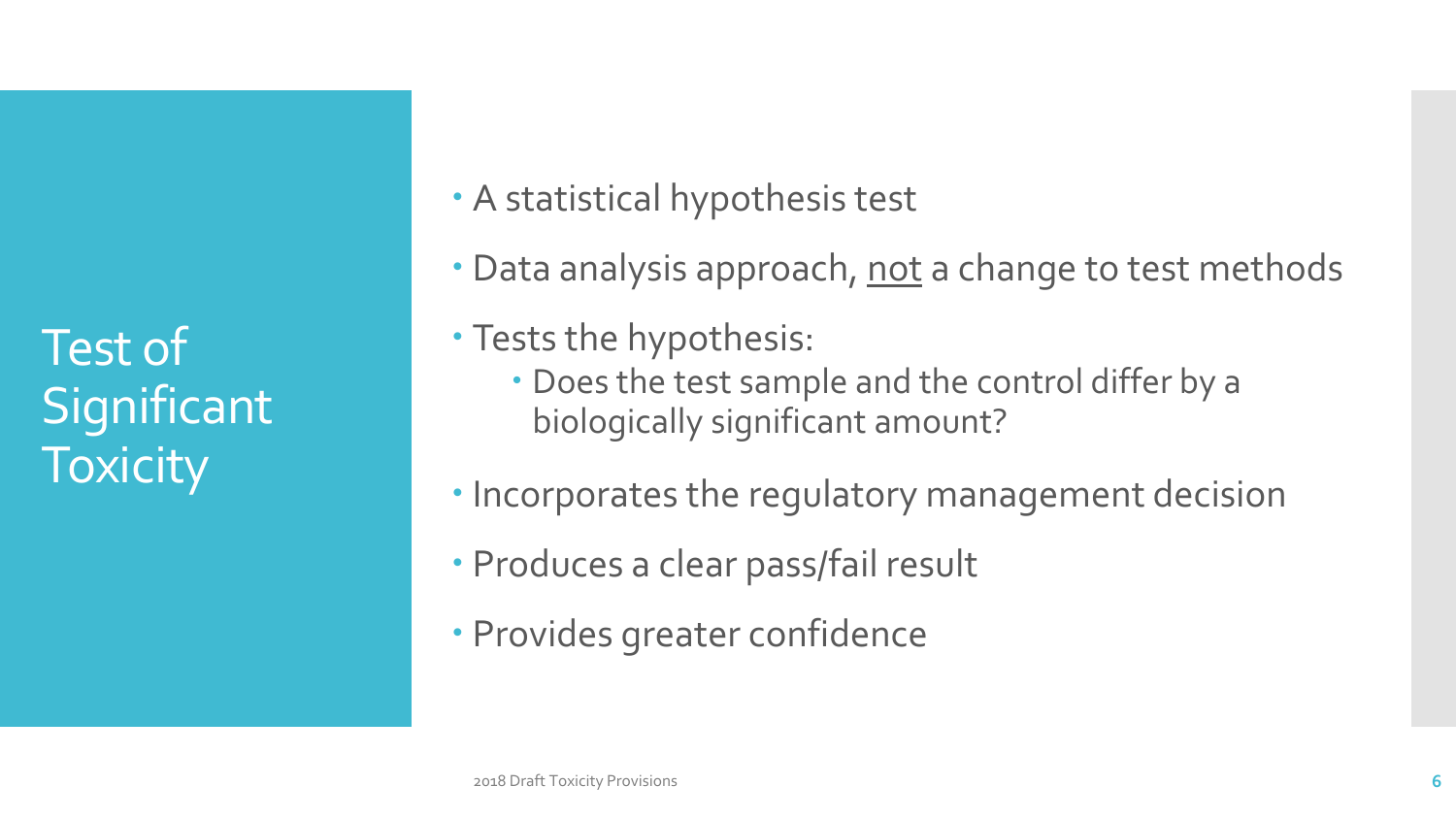4. Test of **Significant Toxicity** 

- The validity of the TST was evaluated by the U.S. EPA TST Test Drive and the California TST Test Drive
- CA TST Test Drive
	- Results of TST and NOEC approach were generally the same overall
	- Indicates TST is not expected to change the number of exceedances
- Experience with the TST
	- 5 of 9 Regional Water Boards use the TST in NPDES permits
	- Regions 4 and 9 establish effluent limitation similar to the proposed Provisions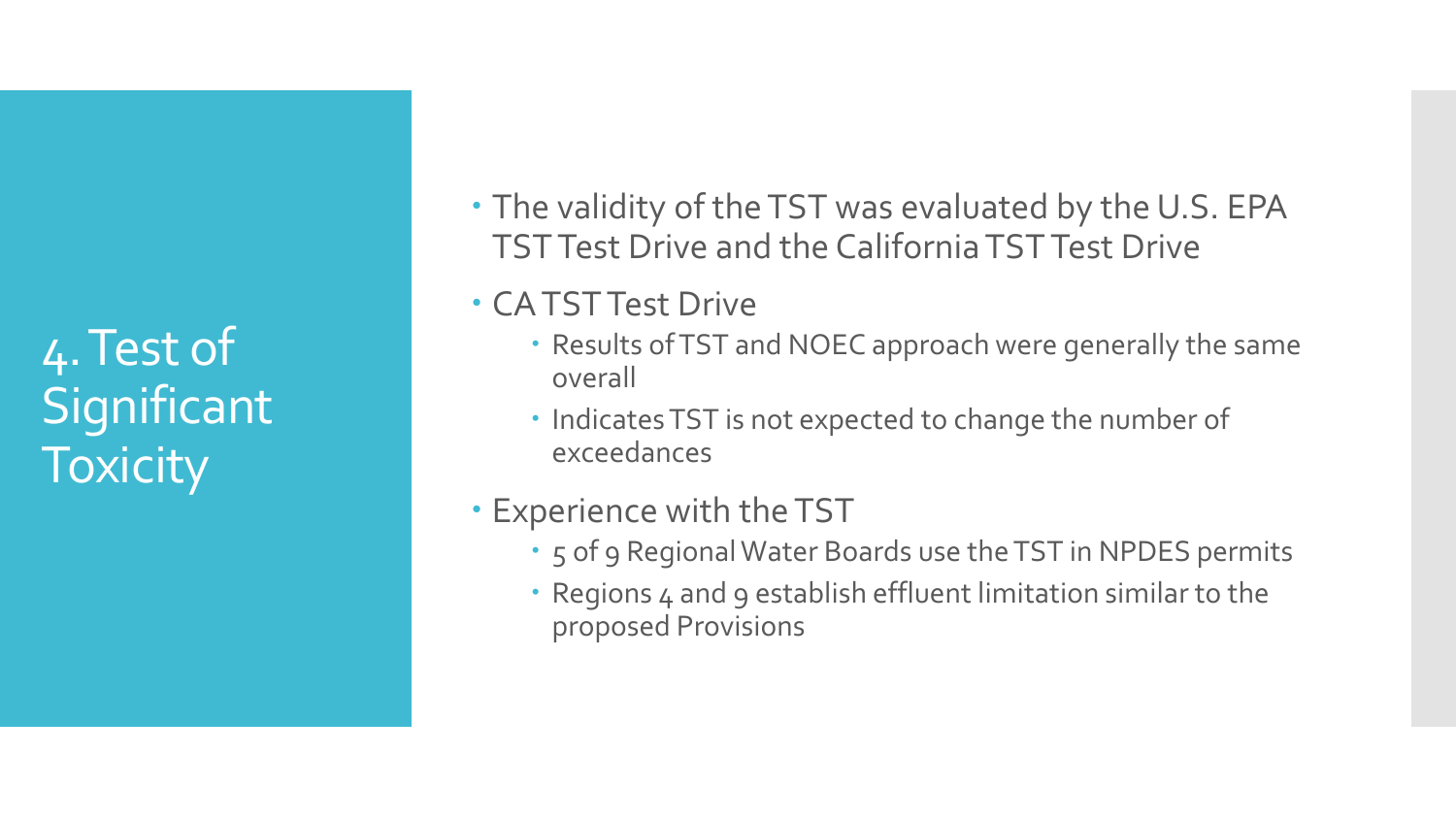# Program of Implementation

- Non-Stormwater NPDES Dischargers
	- **· Species Sensitivity Screening**
	- Reasonable Potential Analysis
	- Routine Monitoring Frequency
	- Effluent Limitations
	- Toxicity Reduction Evaluation
- Storm Water and Nonpoint Source Dischargers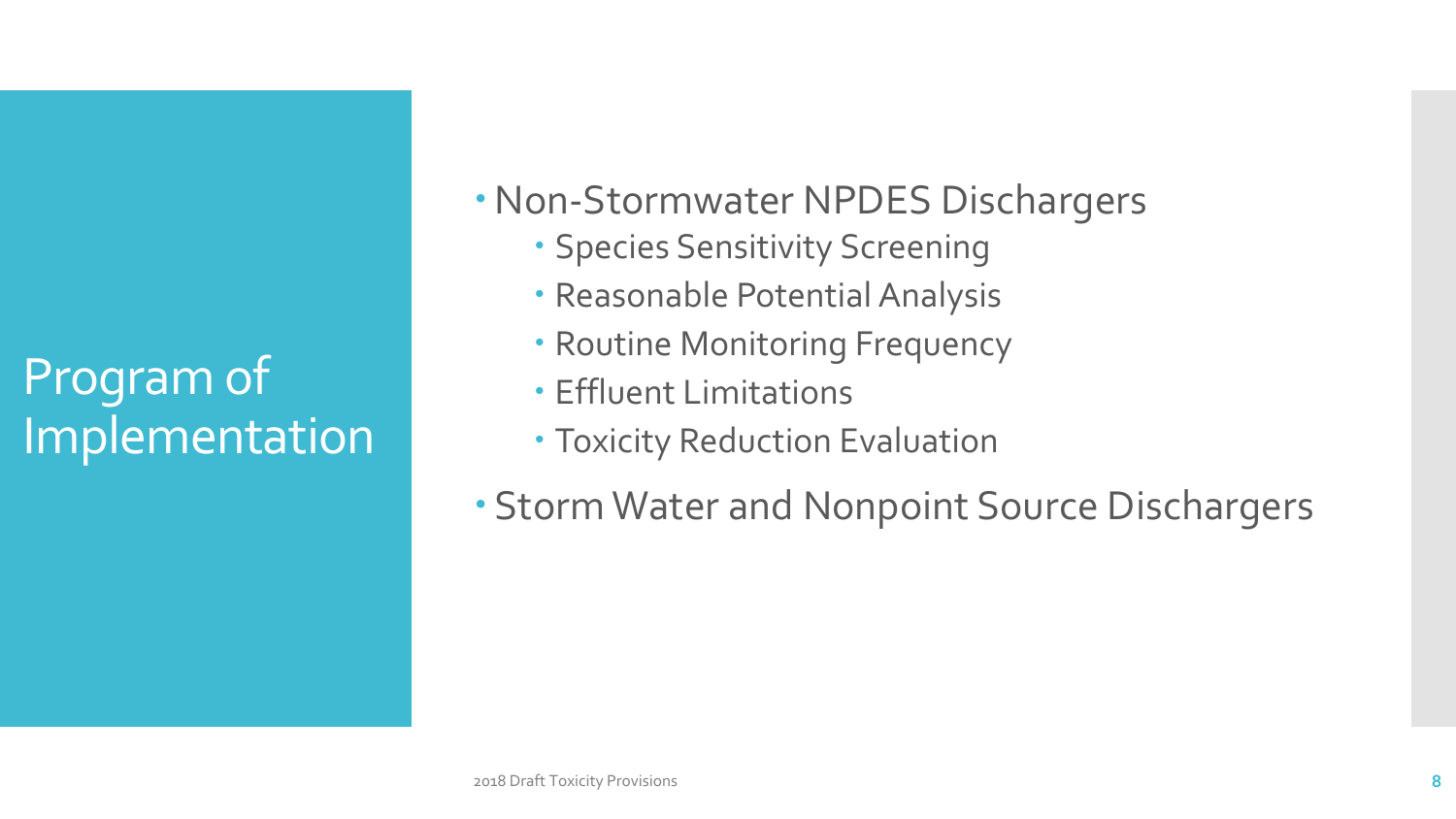### Program of Implementation

Implementation for Non-Stormwater NPDES Dischargers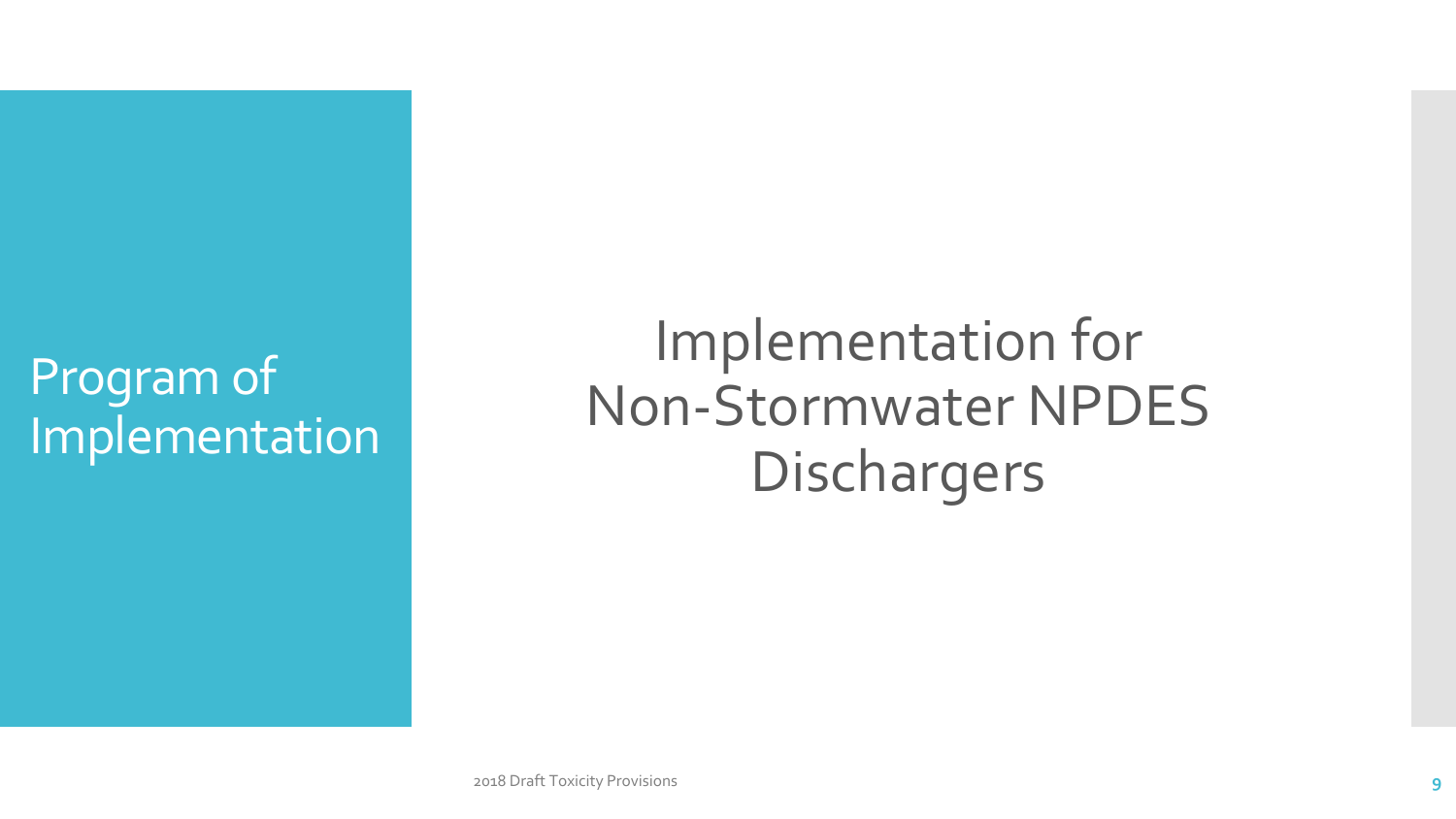Species **Sensitivity Screening** 

### Screening conducted as follows:

- Chronic Testing at least one vertebrate, one invertebrate, and one aquatic plant species
- Acute Testing at least one vertebrate and one invertebrate species
- Four sets of tests must be conducted over one year or applicable discharge period
- Required either prior to issuance of permit or within 18 months after first issuance
- No less than once every 10 years
- Species with highest percent effect at the Instream Waste Concentration is generally selected as the most sensitive species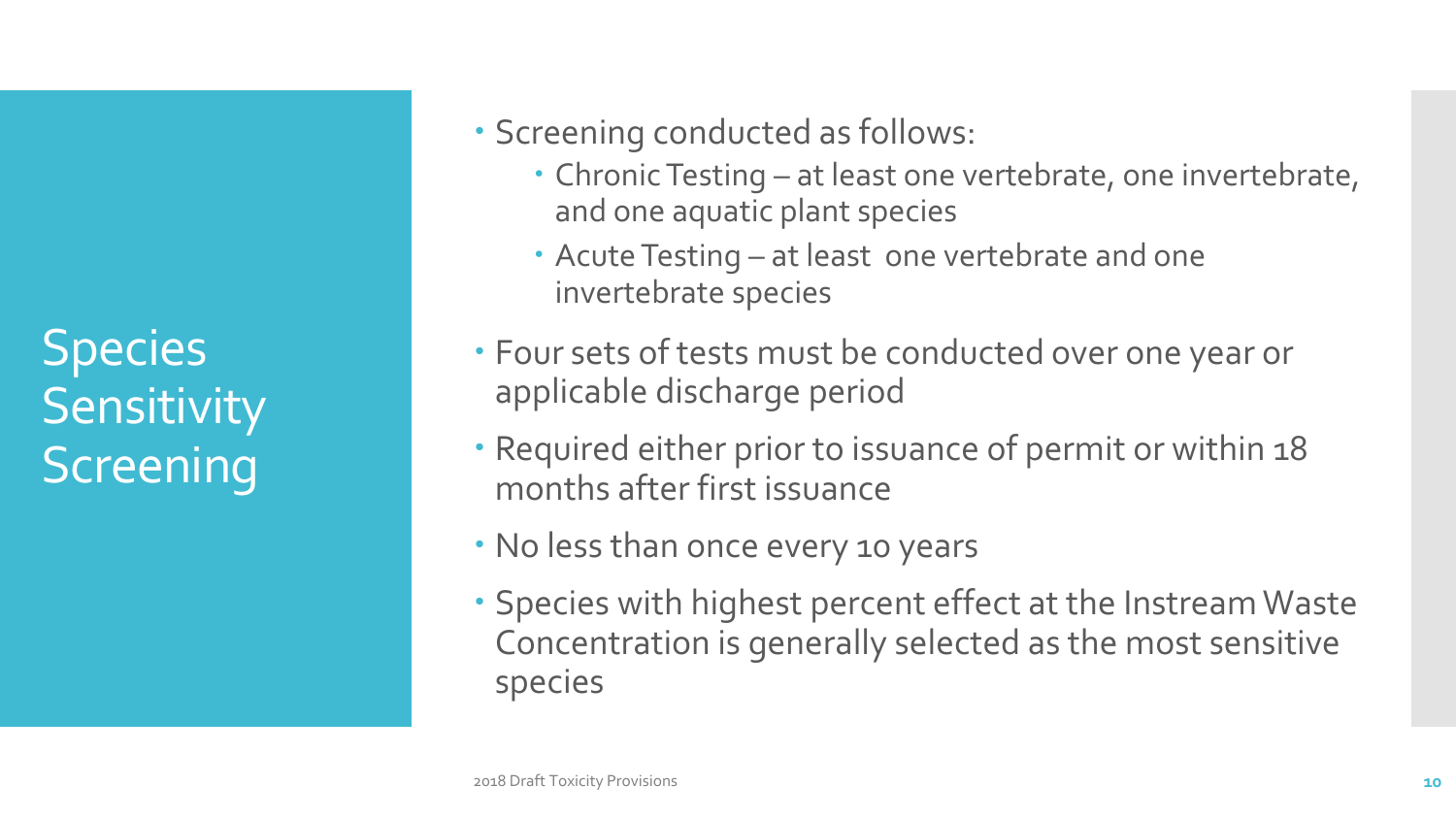Reasonable Potential Analysis

#### Reasonable potential exists if:

- Any toxicity test results in a "fail" of the TST; or
- If the percent effect is greater than 10% at the instream waste concentration
- Data to use in the reasonable potential analysis:
	- At least 4 tests analyzed using the TST
	- All data generated in the previous 5 years
	- May also use older data
- If reasonable potential exists, the permit must include numeric effluent limitations and routine monitoring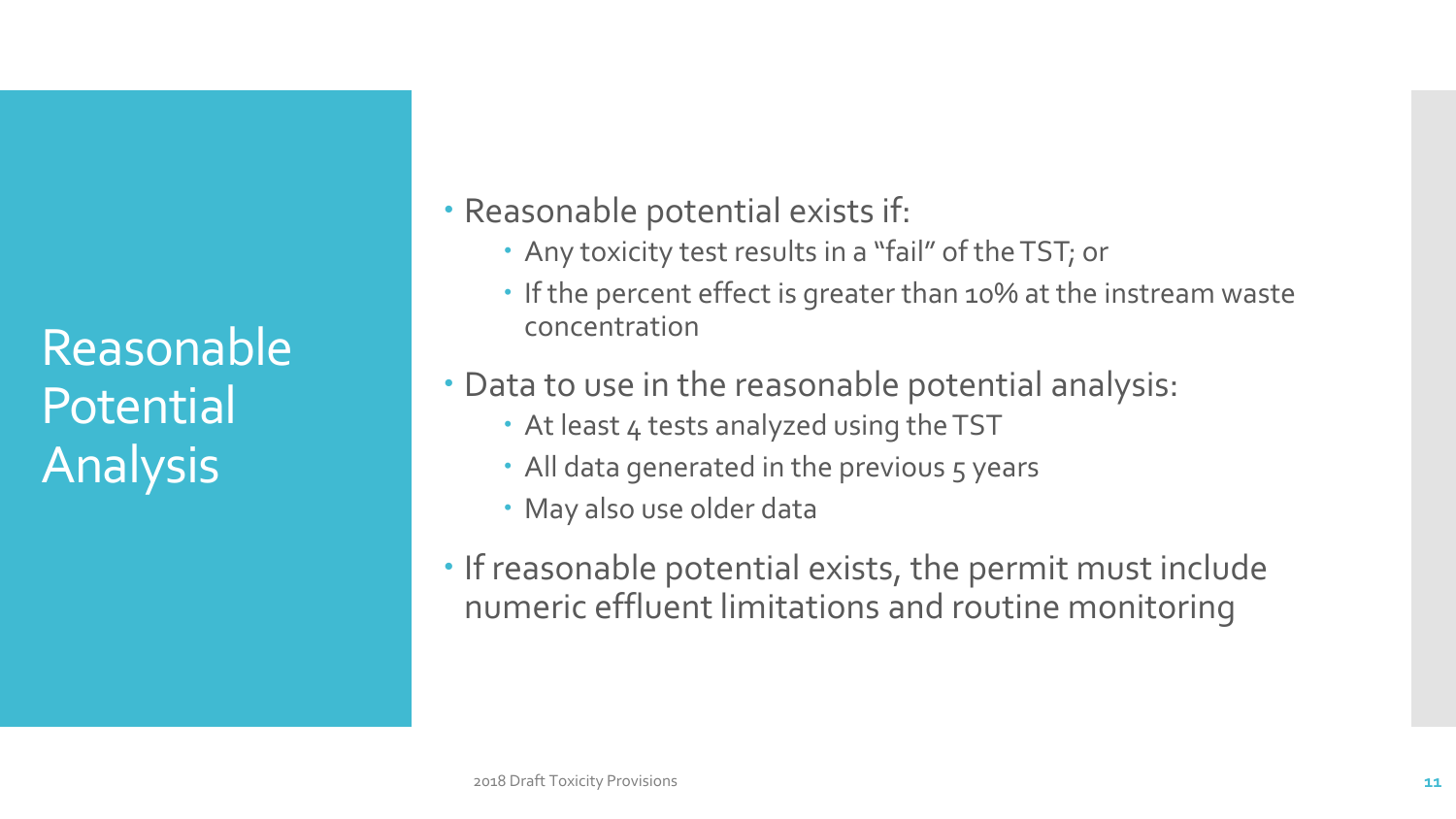Routine **Monitoring** Frequency

#### **Chronic Toxicity** Routine Monitoring Frequency:

| <b>POTWs</b><br>$\geq$ 5 MGD | <b>Other NPDES</b><br><b>Dischargers</b><br>$\geq$ 5 MGD<br>w/RP | <b>POTWs</b><br>$<$ 5 MGD<br>w/RP | <b>Other NPDES</b><br><b>Dischargers</b><br>$<$ 5 MGD<br>w/RP |
|------------------------------|------------------------------------------------------------------|-----------------------------------|---------------------------------------------------------------|
| Monthly                      | Monthly                                                          | Quarterly                         | Quarterly                                                     |

- **Acute Toxicity** Routine Monitoring Frequency:
	- Determined by the Regional Water Boards
	- At a minimum, must be conducted annually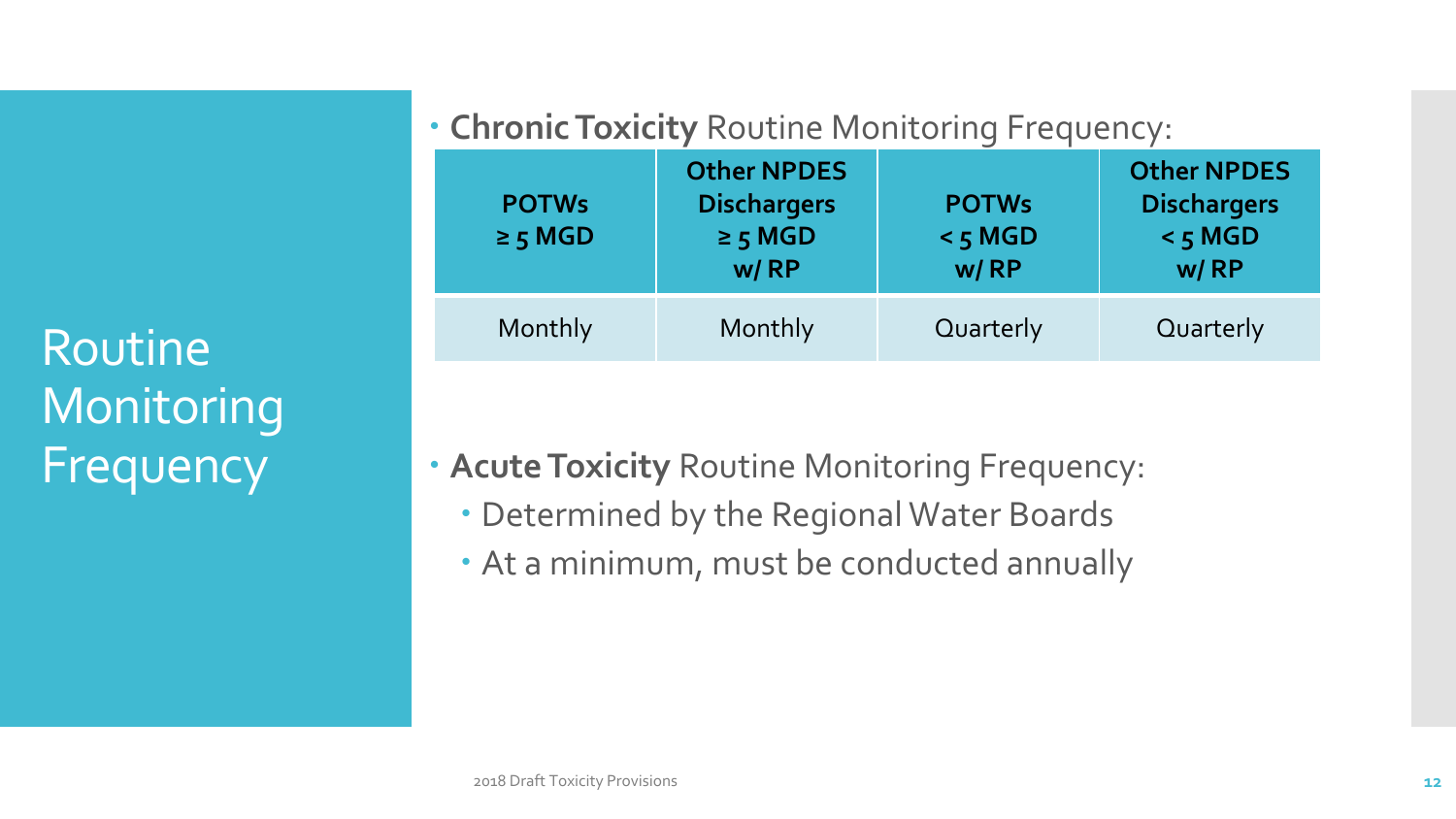Chronic **Toxicity** Numeric **Effluent** Limitations

#### **Chronic Toxicity Maximum Daily Effluent Limitation**

*No chronic toxicity test\* shall result in a "fail" at the IWC for the sub-lethal endpoint measured in the test and a percent effect for the survival endpoint ≥ 50%*

Or if no survival endpoint can be measured, then:

*No chronic toxicity test\* shall result in a "fail" at the IWC for the sub-lethal endpoint measured in the test and a percent effect for the sub-lethal endpoint ≥ 50%*

#### **Chronic Toxicity Monthly Median Effluent Limitation**

*No more than one chronic toxicity test\* initiated in a calendar month shall result in a "fail" at the IWC for any endpoint*

*\* Using the most sensitive species*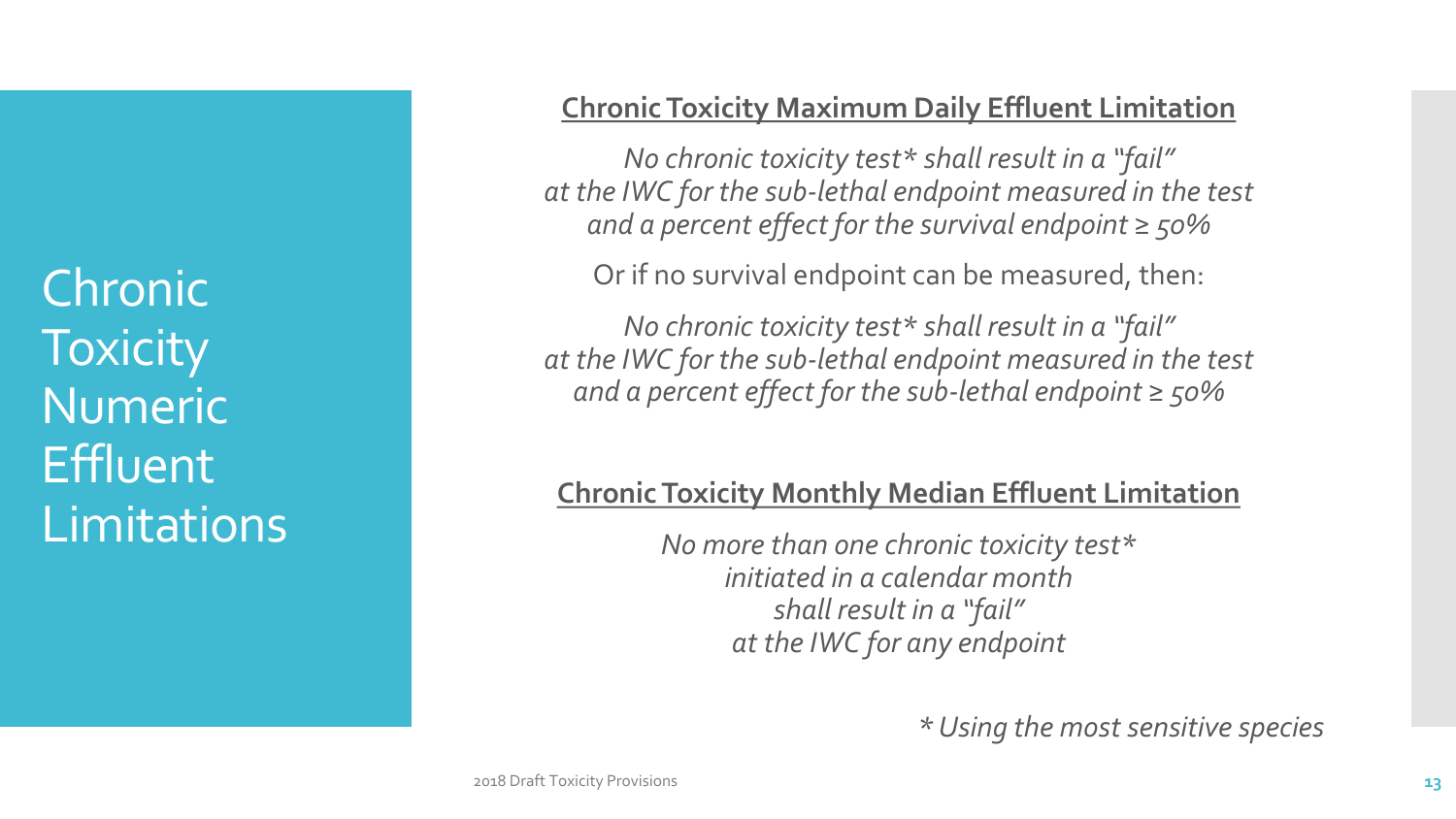# MMEL Compliance

| Routine<br><b>Monitoring Test</b> | <b>Compliance Test</b><br>$\mathbf{1}$ | <b>Compliance Test</b><br>$\overline{\mathbf{2}}$ | <b>MMEL</b><br><b>Violation?</b> |
|-----------------------------------|----------------------------------------|---------------------------------------------------|----------------------------------|
| Pass                              | <b>NA</b>                              | <b>NA</b>                                         | <b>No</b>                        |
| Fail                              | Pass                                   | Pass                                              | <b>No</b>                        |
| Fail                              | Pass                                   | Fail                                              | Yes                              |
| Fail                              | Fail                                   | <b>NA</b>                                         | Yes                              |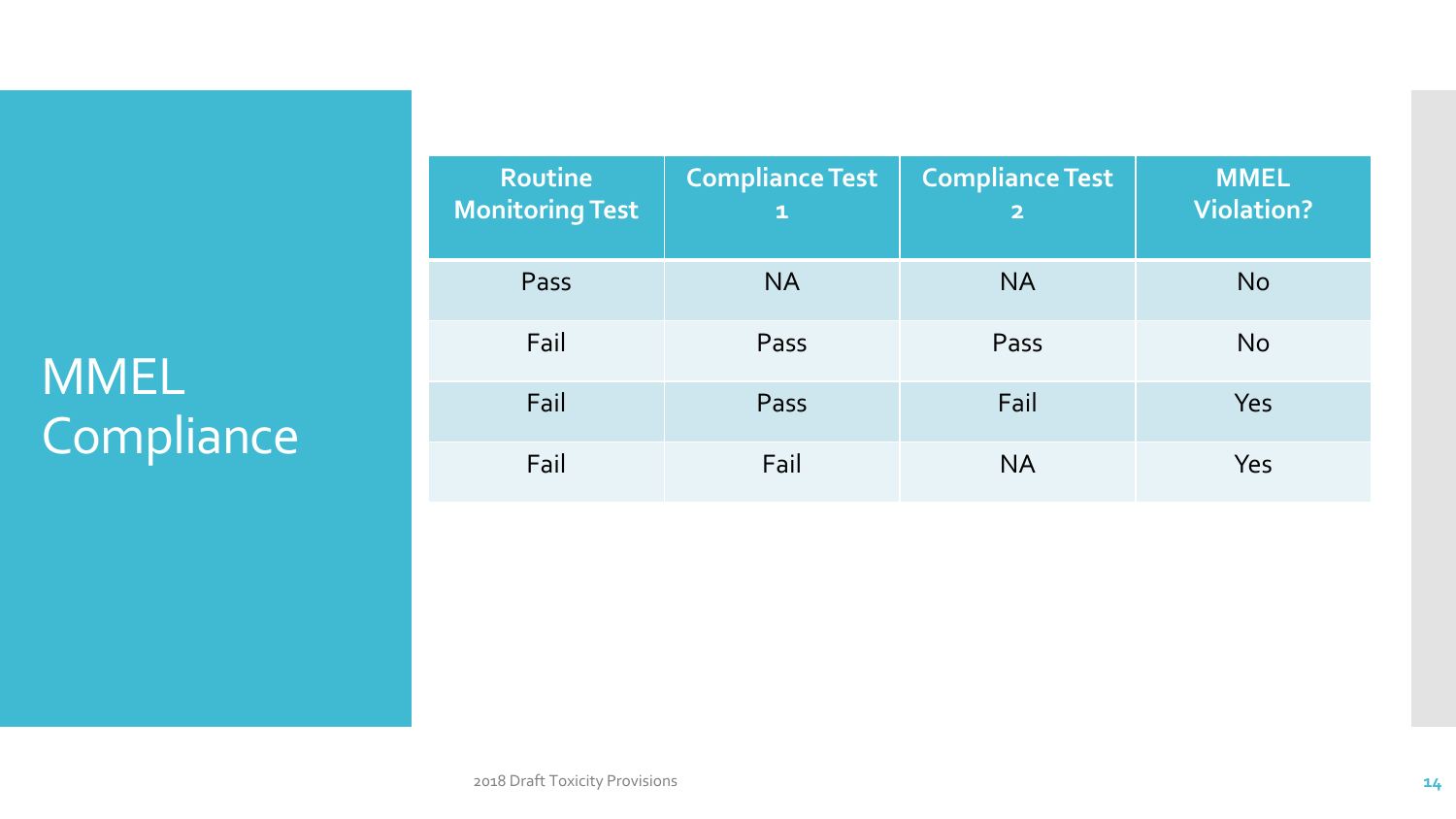**Toxicity** Reduction Evaluation  A toxicity reduction evaluation (TRE) is required when two violations of either effluent limitation occurs within a calendar month or in consecutive calendar months

- Routine monitoring shall continue during a TRE
- Regional Water Boards have discretion to require a TRE if other information (i.e., fish kills) indicates toxicity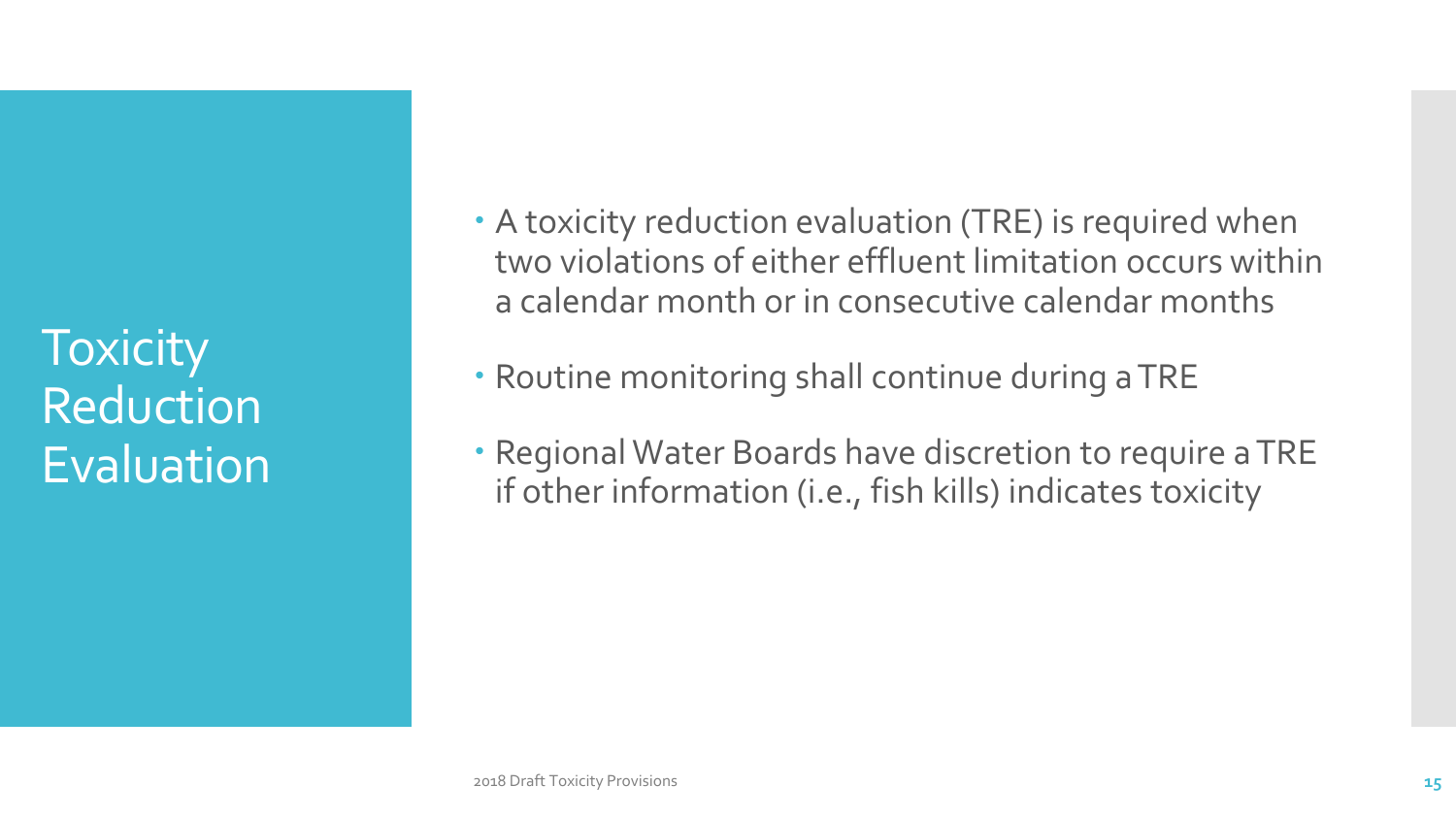Storm Water & Nonpoint Source **Dischargers** 

- Water Boards have discretion to require toxicity testing using any species
- If requiring species from Table 1, the TST statistical approach must be used
- Any future requirements for testing with the species in Table 1 also will be required to use the TST statistical approach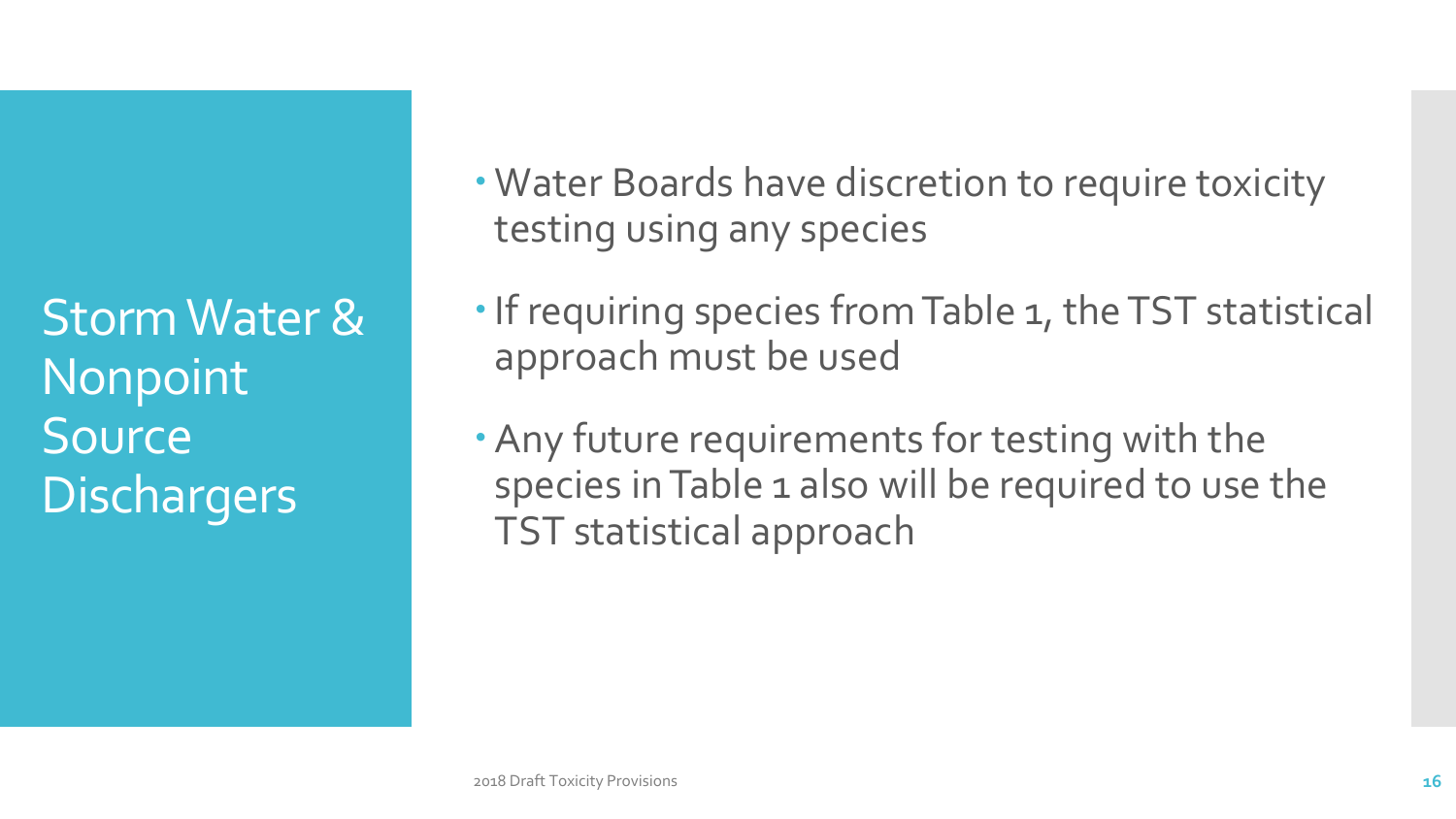### Timeline

| <b>Public Comment</b><br><b>Period</b>            | Released on 10/19/2018<br>To close on 12/7/18 |
|---------------------------------------------------|-----------------------------------------------|
| <b>Board Hearing for</b><br><b>Public Comment</b> | November 2018                                 |
| <b>Staff Stakeholder</b><br><b>Workshops</b>      | <b>June 2019</b>                              |
| 2 <sup>nd</sup> Board<br>Workshop                 | <b>July 2019</b>                              |
| <b>Board Adoption</b>                             | August/September 2019                         |

2018 Draft Toxicity Provisions **17**